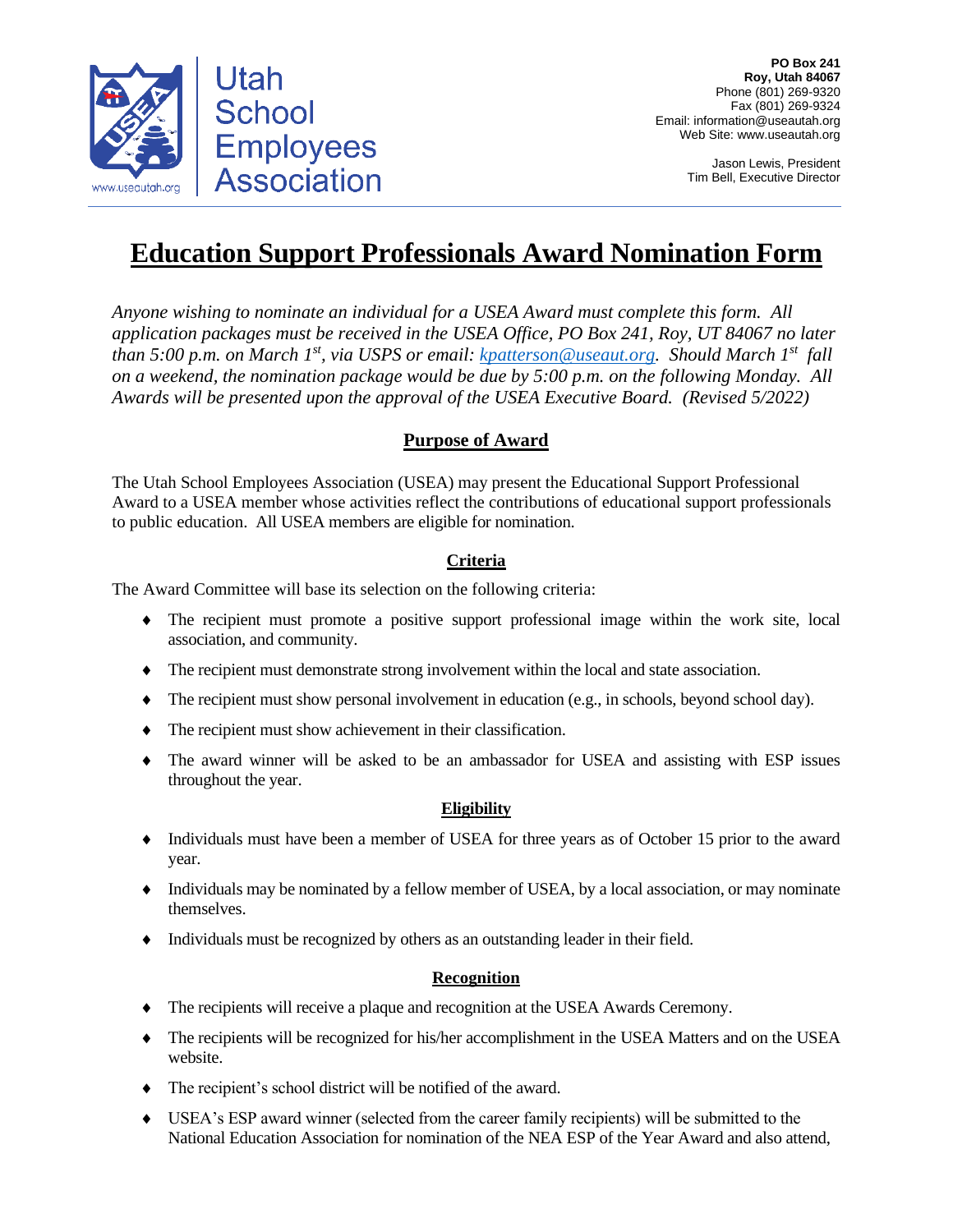at USEA's expense, the NEA ESP Conference held in the spring of each year and be nominated for the Utah URISE Award.

#### **Award Requirements**

- The USEA Award Nomination Form must be completed and submitted to the USEA Office by March 1.
- Local Executive Board to submit of letter of support for the nominee.
- If applicable, include supporting documents such as pictures, letters of recommendation, newspaper articles, etc. Documents presented for consideration must show evidence of meeting the criteria.
- Individuals must be willing to participate in an interview with the Awards Committee.

## *USEA Award Application*

| Name of Nominee                                                                                                                                                                                                                                                                                                                                        |  |  |
|--------------------------------------------------------------------------------------------------------------------------------------------------------------------------------------------------------------------------------------------------------------------------------------------------------------------------------------------------------|--|--|
|                                                                                                                                                                                                                                                                                                                                                        |  |  |
|                                                                                                                                                                                                                                                                                                                                                        |  |  |
| <u> Alexandro de la contrada de la contrada de la contrada de la contrada de la contrada de la contrada de la co</u><br>Nominee's Home Address: North and the Contract of the Contract of the Contract of the Contract of the Contract of the Contract of the Contract of the Contract of the Contract of the Contract of the Contract of the Contract |  |  |
| Nominee's Home Phone Number: E-mail:                                                                                                                                                                                                                                                                                                                   |  |  |
| Career Family <u>and the contract of the contract of the contract of the contract of the contract of the contract of the contract of the contract of the contract of the contract of the contract of the contract of the contrac</u>                                                                                                                   |  |  |
|                                                                                                                                                                                                                                                                                                                                                        |  |  |
| $\mathbf{p}$ , the state $\mathbf{p}$ , the state $\mathbf{p}$ , the state $\mathbf{p}$ , the state $\mathbf{p}$ , the state $\mathbf{p}$                                                                                                                                                                                                              |  |  |

Referring to specific incidences and attaching any supporting documentation as appropriate, please indicate how the nominee meets the criteria and award requirements.

Signature of Nominator:

Date Nomination Submitted (must follow Award Guidelines)